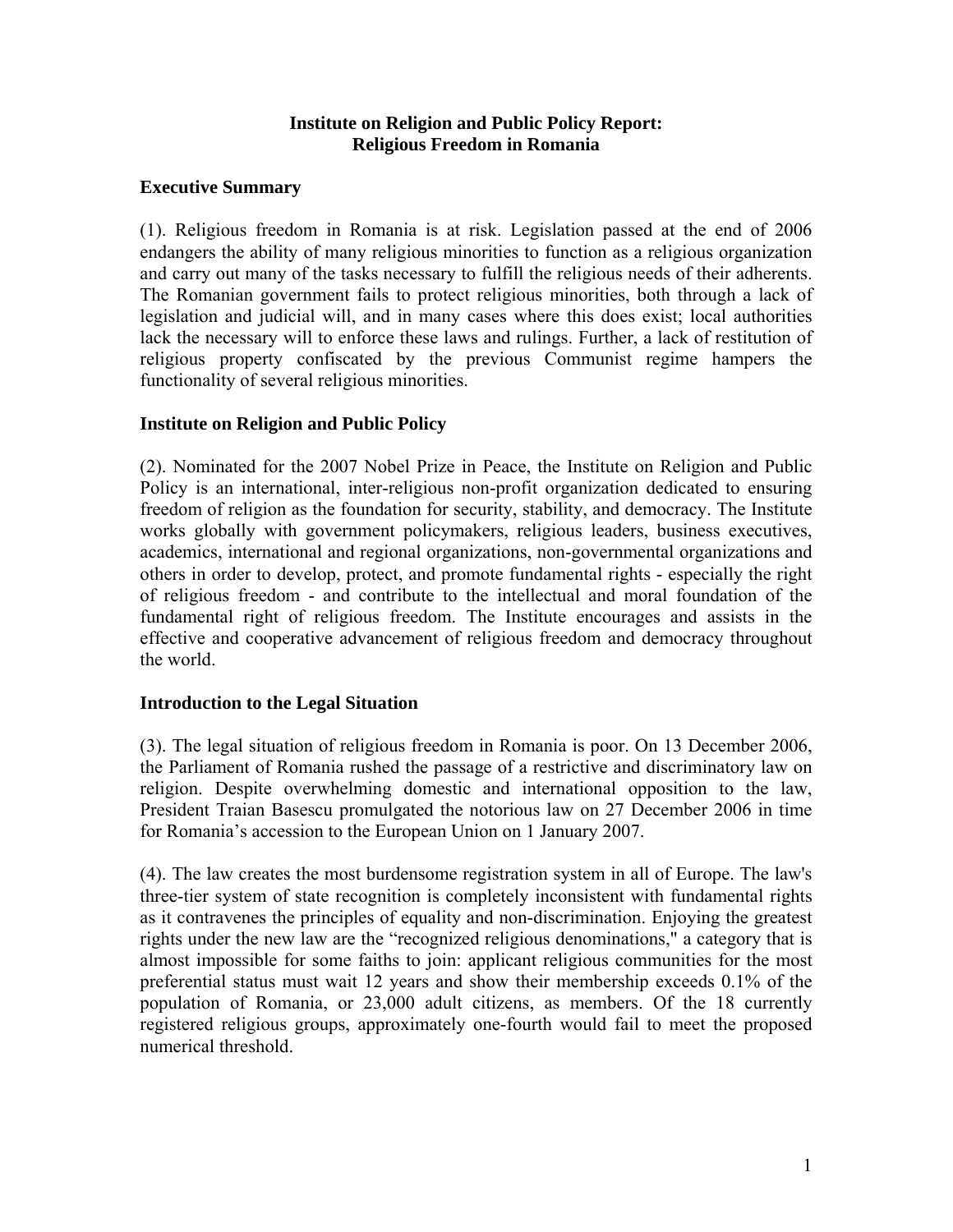(5). Religious communities new to Romania with less than 300 members will be deprived of the right to purchase property, to build houses of worship, to protect their rights in legal proceedings, to own assets or to have paid staff or clergy. History is replete with examples of laws which constrain individual religious practice by denying legal entity status and recognition to certain religious organizations.

(6). In addition to the egregious human rights defects in the legislation, the method and manner in which the law was passed by the legislature raises serious questions of constitutionality. This is especially appropriate as human rights and interfaith groups have reported that passage of the law broke parliamentary procedures. Members of the Chamber of Deputies were not given the five days that Romanian law requires for them to consider the draft. Article 69 paragraph 2 of the procedures of the Chamber says that "the report will be printed and distributed to the deputies at least three days before the day that was established for the debate on the draft law within the plenary session of the Chamber". In addition, when the Chamber has the final decision on a law - as was the case with the Religion Law, which had already been approved in the Senate - the time between the distribution of the committees' report and the debate within the plenary session has to be at least five days. However, the committees' report with the text of the draft law had reached the deputies only a few hours before the final vote. The draft law was rushed through Parliament with such great speed that it did not receive thoughtful consideration, the opportunity for amendments, and debate on its merits.

(7). The promulgation of this law by President Basescu is a blatant attack on religious freedom and fundamental rights and demonstrates little if any move away from the previous Communist regimes which he had promised to move Romania during his campaign. President Basescu and the Romanian parliament have now gained for Romania the moniker of worst religion law in Europe.

# **Official Instances of Discrimination and Harassment**

(8). The Government of Romania has failed to live up to its obligations to protect minority religious communities from both harassment and intimidation from the country's majority population. In numerous reported incidents, the government failed to prevent harassment of minority religious groups, notably Jehovah's Witnesses, Seventh Day Adventists, and members of the Church of Jesus Christ of Latter-day Saints. In several instances Jehovah's Witnesses were harassed and physically intimidated during their religious activities. While several of these incidents were prosecuted and investigated by authorities, many were not.

(9). In the case of the Church of Jesus Christ of Latter-day Saints, there were numerous reported incidents involving teachers openly harassing and mocking their students for their religious beliefs. Members of the Church of Jesus Christ of Latter-day Saints were often harassed in the work-place or threatened with a loss of employment due their religious beliefs.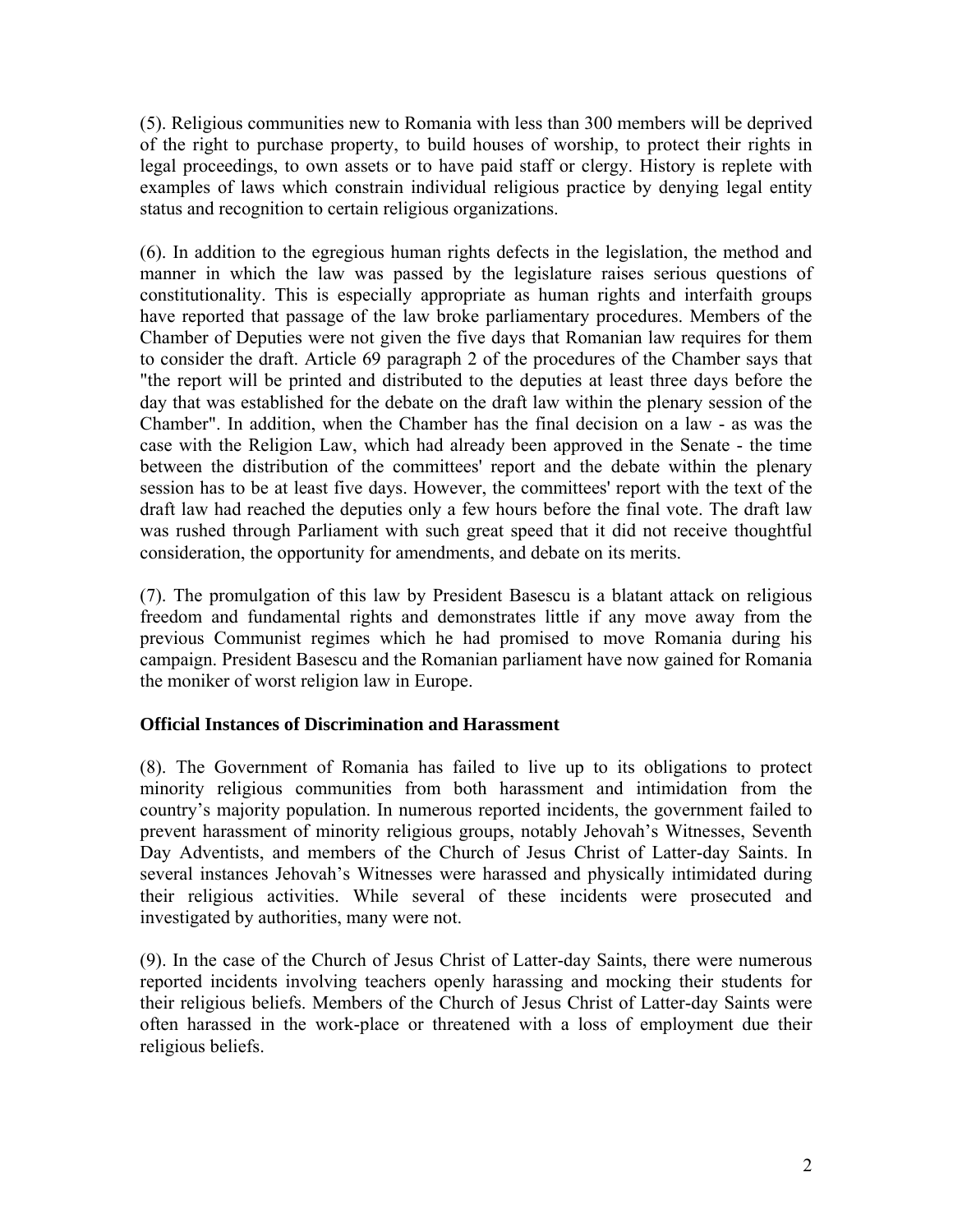(10). The Romanian Government failed to protect the rights of the country's minority Greek Catholic population in several notable instances as well. The Romanian Orthodox Church illegally demolished a Greek Catholic Church in Taga, Clug County in May 2006. Other churches were demolished or defaced in Ungheni, Mures County and Badon, Salaj County. The authorities failed to react to the unauthorized demolitions of the Greek Catholic churches, which were often historic landmarks.

(11). Dozens of Romanian Orthodox clergy and laity interfered with and prevented the enforcement of a court ruling which would have returned an Orthodox church to the country's Greek Catholic community. In Dumbraveni, an Orthodox Church refused to follow a court order to share a church with the Greek Catholics. In both of these cases, despite legal orders that in essence protect the religious freedom of the Greek Catholic populations in these locations, the lack of willingness by the local authorities to enforce these decisions and orders in effect denies the Greek Catholic population their religious freedom.

(12). The Romanian Government has failed to ensure the full restitution of religious properties, including Greek Catholic churches, since the fall of the Ceauşescu regime. In 2003, President Iliescu commented that the state "cannot interfere in restituting churches" and explained that it was a "complicated" matter because the government cannot involve itself in "the church hierarchy," defying any reasonable approach of a governing authority in a democratic country. Properties of Roman and Greek Catholic and other religious communities had been confiscated by agents of a previous Communist Government. As a legal successor, the Government of Romania today is fully responsible for rectifying the errors committed in the past.

(13). In 2005 the Government amended the property restitution legislation, including law 501/2002, which provides for the restitution of religious property. However, this law does not address the Greek Catholic churches, which were confiscated under communist rule in 1948 and handed over to the Orthodox Church; the 2005 amendments stated that the issue would be addressed in separate legislation.

(14). A 2004 law now permits the Greek Catholic Church to use the court system to seek restitution, but the Government of President Basescu has remained inactive on nonjudicial restitution of any religious property.

# **Conclusion**

(15). The Government of Romania needs to repeal legislation that restricts the ability of smaller religious communities to fulfill the needs of their religious adherents. Government authorities must also do more to ensure protection of religious minorities within the country. School teachers and government authorities need to be trained and instructed not to harass religious minorities. Police and investigatory agencies need to do more to investigate claims of harassment and intimidation of the country's religious